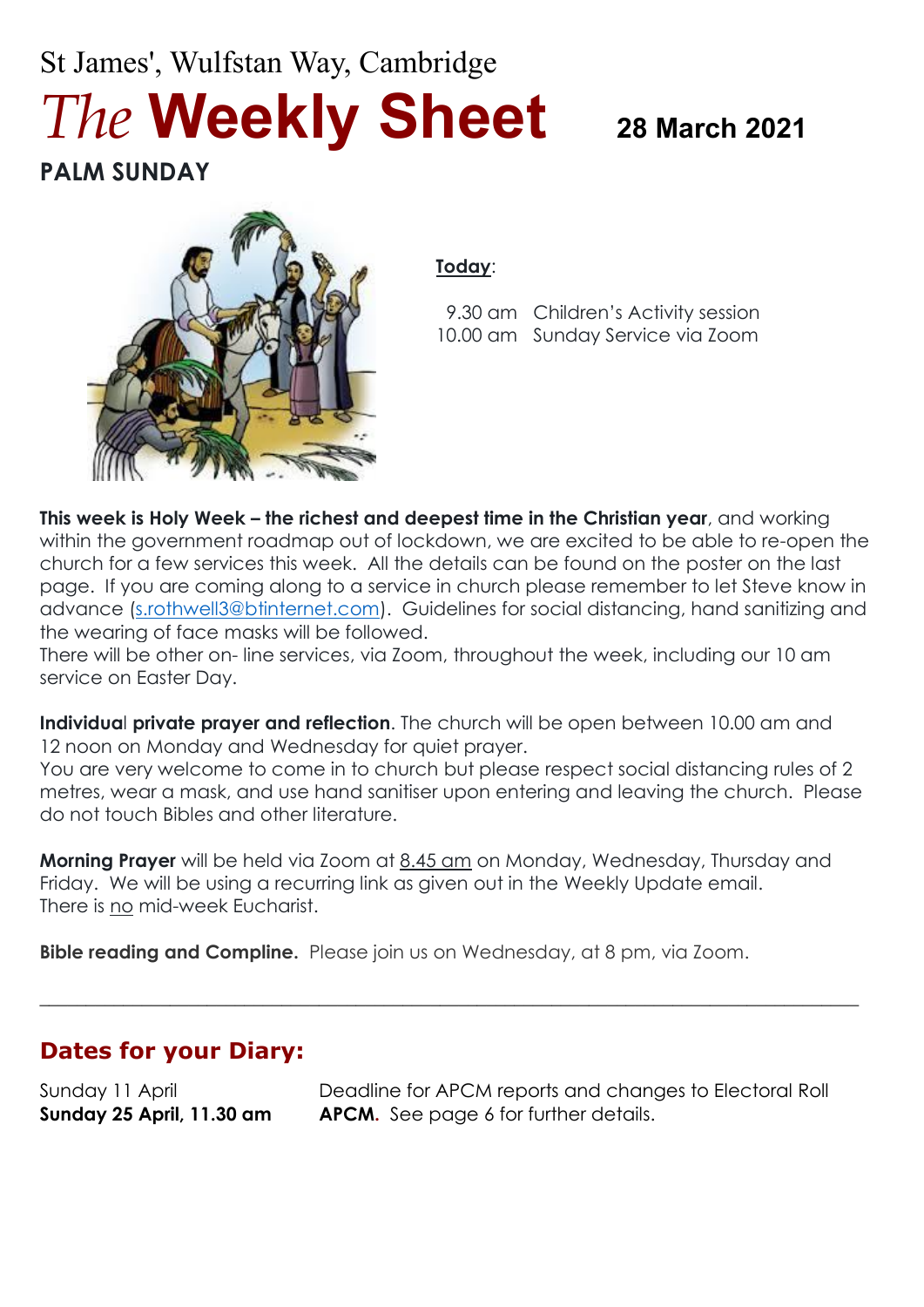## **Collect for today**

True and humble king, hailed by the crowd as Messiah: grant us the faith to know you and love you, that we may be found beside you on the way of the cross, which is the path of glory.

### **Today's readings are:**

**Liturgy of the Palms**: Mark 11.1-11

**Liturgy of the Passion**: Isaiah 50.4-9a; Psalm 31.9-16; Philippians 2.5-11; Mark 15.1-39

 $\_$  , and the set of the set of the set of the set of the set of the set of the set of the set of the set of the set of the set of the set of the set of the set of the set of the set of the set of the set of the set of th

**\_\_\_\_\_\_\_\_\_\_\_\_\_\_\_\_\_\_\_\_\_\_\_\_\_\_\_\_\_\_\_\_\_\_\_\_\_\_\_\_\_\_\_\_\_\_\_\_\_\_\_\_\_\_\_\_\_\_\_\_\_\_\_\_\_\_\_\_\_\_\_\_\_\_\_\_\_\_\_\_\_\_\_\_\_**

### **Mark 11.1-11**

#### **Jesus' Triumphal Entry into Jerusalem**

When they were approaching Jerusalem, at Bethphage and Bethany, near the Mount of Olives, he sent two of his disciples and said to them, 'Go into the village ahead of you, and immediately as you enter it, you will find tied there a colt that has never been ridden; untie it and bring it. If anyone says to you, "Why are you doing this?" just say this, "The Lord needs it and will send it back here immediately." ' They went away and found a colt tied near a door, outside in the street. As they were untying it, some of the bystanders said to them, 'What are you doing, untying the colt?' They told them what Jesus had said; and they allowed them to take it. Then they brought the colt to Jesus and threw their cloaks on it; and he sat on it. Many people spread their cloaks on the road, and others spread leafy branches that they had cut in the fields. Then those who went ahead and those who followed were shouting, 'Hosanna!

Blessed is the one who comes in the name of the Lord!

Blessed is the coming kingdom of our ancestor David!

Hosanna in the highest heaven!'

Then he entered Jerusalem and went into the temple; and when he had looked around at everything, as it was already late, he went out to Bethany with the twelve.

 $\_$  , and the set of the set of the set of the set of the set of the set of the set of the set of the set of the set of the set of the set of the set of the set of the set of the set of the set of the set of the set of th

### **Isaiah 50.4-9a**

#### **The Servant's Humiliation and Vindication**

The Lord GOD has given me the tongue of a teacher, that I may know how to sustain the weary with a word. Morning by morning he wakens wakens my ear to listen as those who are taught.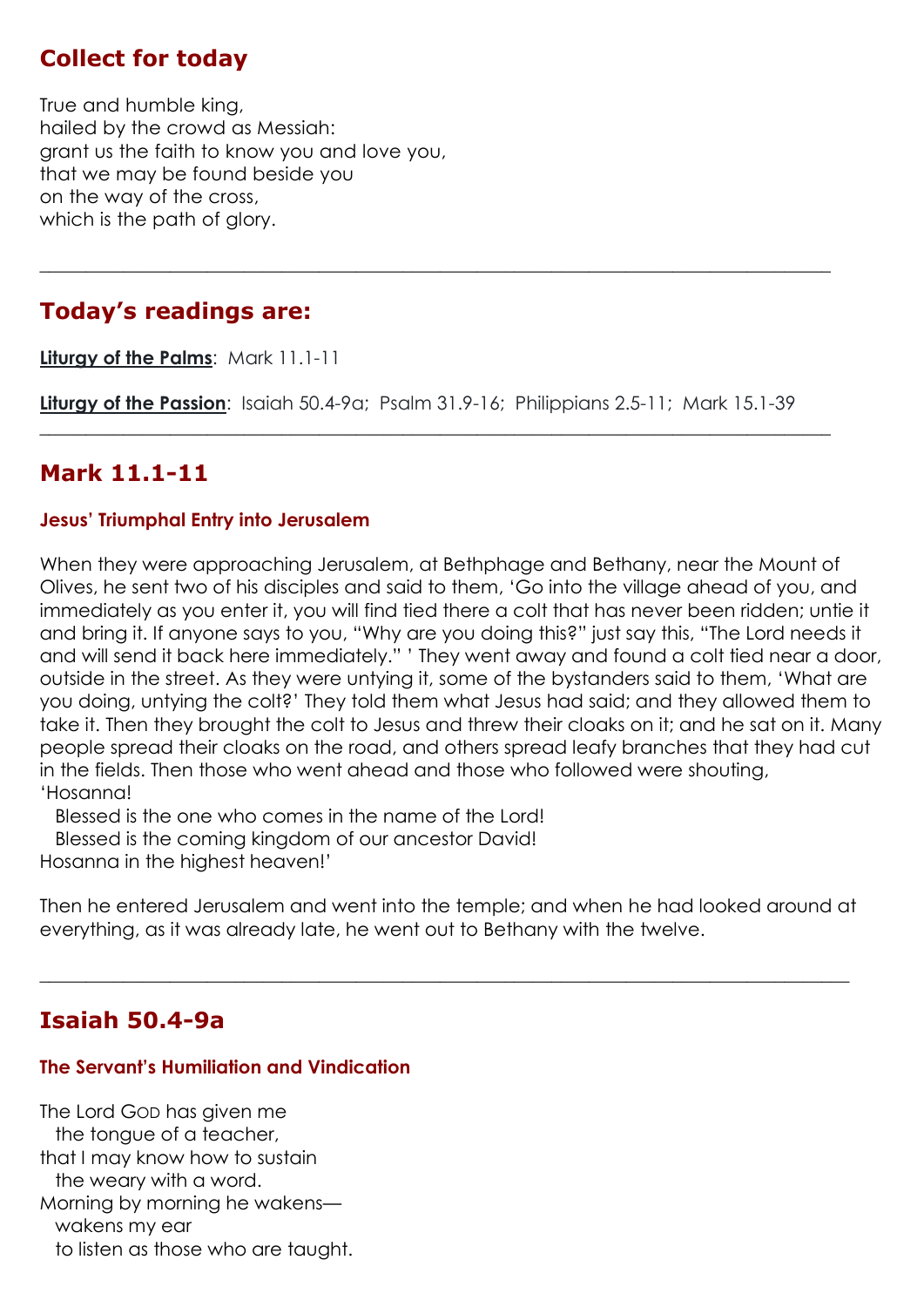The Lord GOD has opened my ear, and I was not rebellious, I did not turn backwards. I gave my back to those who struck me, and my cheeks to those who pulled out the beard; I did not hide my face from insult and spitting. The Lord GOD helps me; therefore I have not been disgraced; therefore I have set my face like flint, and I know that I shall not be put to shame; he who vindicates me is near. Who will contend with me? Let us stand up together. Who are my adversaries? Let them confront me.

- It is the Lord GOD who helps me; who will declare me guilty?
- All of them will wear out like a garment; the moth will eat them up.

## **Psalm 31.9-16**

Have mercy on me, Lord, for / I am in / trouble; my eye is consumed with sorrow, my / soul and my / body / also. For my life is wasted with grief, and my / years with / sighing; my strength fails me because of my affliction, and my / bones are con/sumed. I have become a reproach to all my enemies and even to my neighbours, an object of dread to / my ac/quaintances; when they / see me in the / street they / flee from me. I am forgotten like one that is dead, / out of / mind; I have be/come like a / broken / vessel. For I have heard the whispering of the crowd; fear is on / every / side; they scheme together against me, and / plot to / take my / life. But my trust is in / you, O / Lord. I have / said, 'You / are my / God. 'My times are / in your / hand; deliver me from the hand of my enemies, and from / those who / persecute / me. 'Make your face to / shine upon your / servant, and save me / for your / mercy's / sake.'

 $\_$  , and the set of the set of the set of the set of the set of the set of the set of the set of the set of the set of the set of the set of the set of the set of the set of the set of the set of the set of the set of th

\_\_\_\_\_\_\_\_\_\_\_\_\_\_\_\_\_\_\_\_\_\_\_\_\_\_\_\_\_\_\_\_\_\_\_\_\_\_\_\_\_\_\_\_\_\_\_\_\_\_\_\_\_\_\_\_\_\_\_\_\_\_\_\_\_\_\_\_\_\_\_\_\_\_\_\_\_\_\_\_\_\_\_\_\_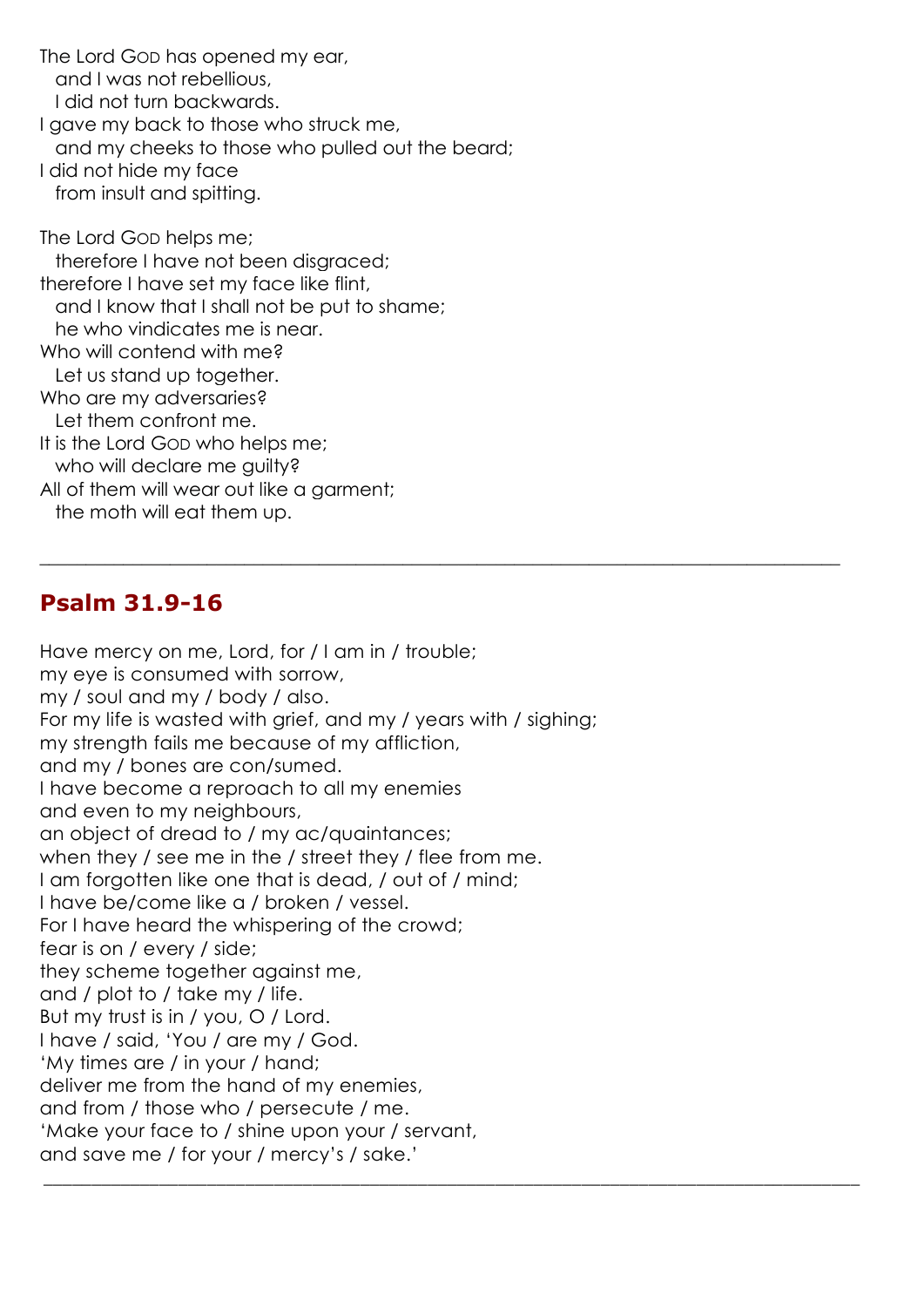# **Philippians 2.5-11**

Let the same mind be in you that was in Christ Jesus, who, though he was in the form of God, did not regard equality with God as something to be exploited, but emptied himself, taking the form of a slave, being born in human likeness. And being found in human form, he humbled himself and became obedient to the point of death even death on a cross. Therefore God also highly exalted him and gave him the name that is above every name, so that at the name of Jesus every knee should bend, in heaven and on earth and under the earth, and every tongue should confess

 that Jesus Christ is Lord, to the glory of God the Father.

### **Mark 15.1-39**

#### **Jesus before Pilate**

As soon as it was morning, the chief priests held a consultation with the elders and scribes and the whole council. They bound Jesus, led him away, and handed him over to Pilate. Pilate asked him, 'Are you the King of the Jews?' He answered him, 'You say so.' Then the chief priests accused him of many things. Pilate asked him again, 'Have you no answer? See how many charges they bring against you.' But Jesus made no further reply, so that Pilate was amazed.

 $\_$  , and the set of the set of the set of the set of the set of the set of the set of the set of the set of the set of the set of the set of the set of the set of the set of the set of the set of the set of the set of th

#### **Pilate Hands Jesus over to Be Crucified**

Now at the festival he used to release a prisoner for them, anyone for whom they asked. Now a man called Barabbas was in prison with the rebels who had committed murder during the insurrection. So the crowd came and began to ask Pilate to do for them according to his custom. Then he answered them, 'Do you want me to release for you the King of the Jews?' For he realized that it was out of jealousy that the chief priests had handed him over. But the chief priests stirred up the crowd to have him release Barabbas for them instead. Pilate spoke to them again, 'Then what do you wish me to do with the man you call the King of the Jews?' They shouted back, 'Crucify him!' Pilate asked them, 'Why, what evil has he done?' But they shouted all the more, 'Crucify him!' So Pilate, wishing to satisfy the crowd, released Barabbas for them; and after flogging Jesus, he handed him over to be crucified.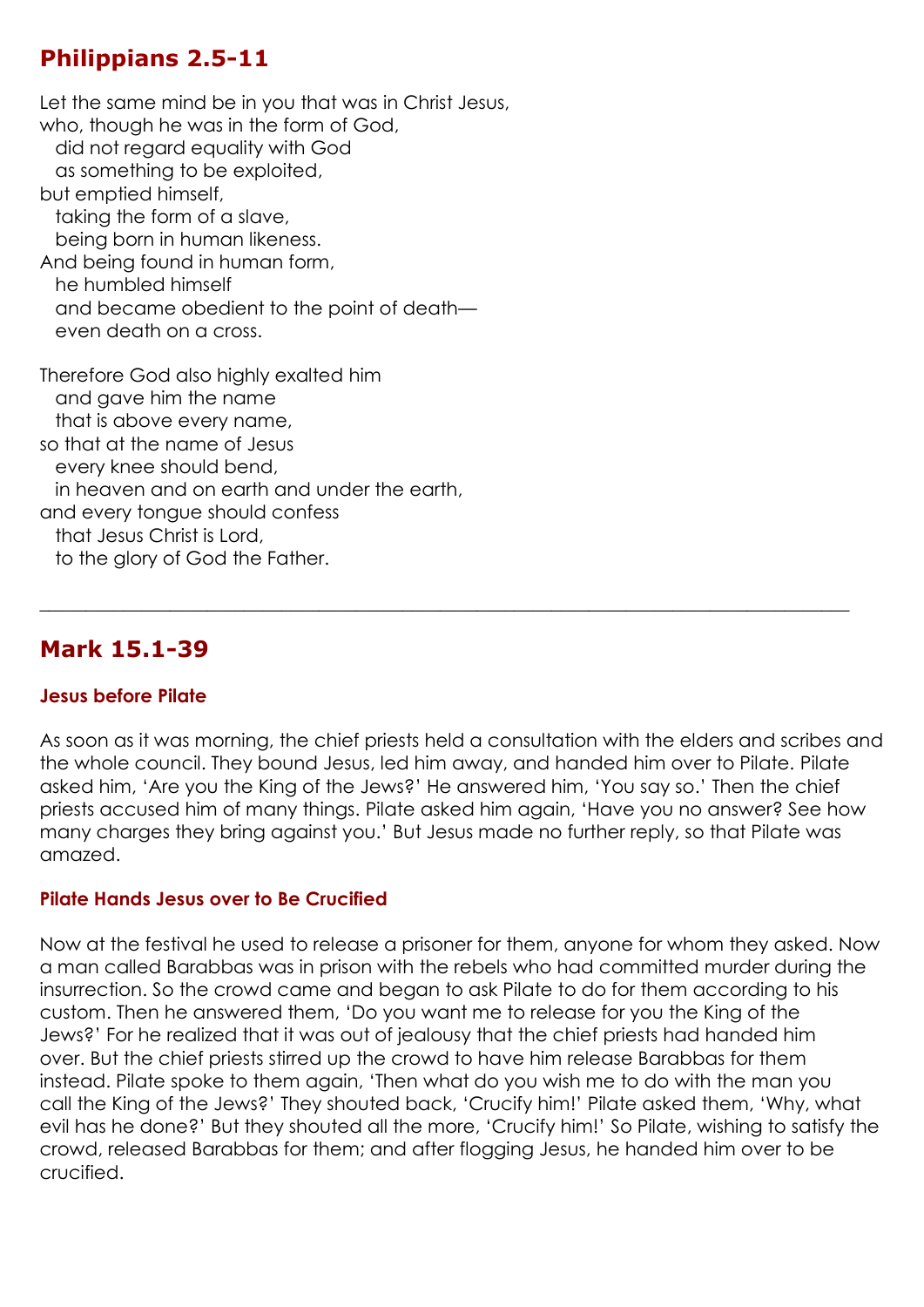#### **The Soldiers Mock Jesus**

Then the soldiers led him into the courtyard of the palace (that is, the governor's headquarters); and they called together the whole cohort. And they clothed him in a purple cloak; and after twisting some thorns into a crown, they put it on him. And they began saluting him, 'Hail, King of the Jews!' They struck his head with a reed, spat upon him, and knelt down in homage to him. After mocking him, they stripped him of the purple cloak and put his own clothes on him. Then they led him out to crucify him.

#### **The Crucifixion of Jesus**

They compelled a passer-by, who was coming in from the country, to carry his cross; it was Simon of Cyrene, the father of Alexander and Rufus. Then they brought Jesus to the place called Golgotha (which means the place of a skull). And they offered him wine mixed with myrrh; but he did not take it. And they crucified him, and divided his clothes among them, casting lots to decide what each should take.

It was nine o'clock in the morning when they crucified him. The inscription of the charge against him read, 'The King of the Jews.' And with him they crucified two bandits, one on his right and one on his left. Those who passed by derided him, shaking their heads and saying, 'Aha! You who would destroy the temple and build it in three days, save yourself, and come down from the cross!' In the same way the chief priests, along with the scribes, were also mocking him among themselves and saying, 'He saved others; he cannot save himself. Let the Messiah, the King of Israel, come down from the cross now, so that we may see and believe.' Those who were crucified with him also taunted him.

#### **The Death of Jesus**

When it was noon, darkness came over the whole land until three in the afternoon. At three o'clock Jesus cried out with a loud voice, 'Eloi, Eloi, lema sabachthani?' which means, 'My God, my God, why have you forsaken me?' When some of the bystanders heard it, they said, 'Listen, he is calling for Elijah.' And someone ran, filled a sponge with sour wine, put it on a stick, and gave it to him to drink, saying, 'Wait, let us see whether Elijah will come to take him down.' Then Jesus gave a loud cry and breathed his last. And the curtain of the temple was torn in two, from top to bottom. Now when the centurion, who stood facing him, saw that in this way he breathed his last, he said, 'Truly this man was God's Son!'

 $\_$  , and the set of the set of the set of the set of the set of the set of the set of the set of the set of the set of the set of the set of the set of the set of the set of the set of the set of the set of the set of th

\_\_\_\_\_\_\_\_\_\_\_\_\_\_\_\_\_\_\_\_\_\_\_\_\_\_\_\_\_\_\_\_\_\_\_\_\_\_\_\_\_\_\_\_\_\_\_\_\_\_\_\_\_\_\_\_\_

### **Readings for next Sunday, 4 April (Easter Day)**

Acts 10.34-43; Psalm 118.14-24; 1 Corinthians 15.1-11; Mark 16.1-8

**APCM:** Our APCM meeting will be held on Sunday 25th April . Pam Butler is retiring after long and faithful service as churchwarden. Hatty Harris was elected as second churchwarden in October, and it is too much to ask her to fulfil this position on her own. **We urgently need another churchwarden.** In addition members of the PCC who have served their 3 year term will be retiring and we really need to elect **3 more members** to fill vacancies. Could you fill any of these positions? If you want more information please speak to Steve or Anne or Hatty.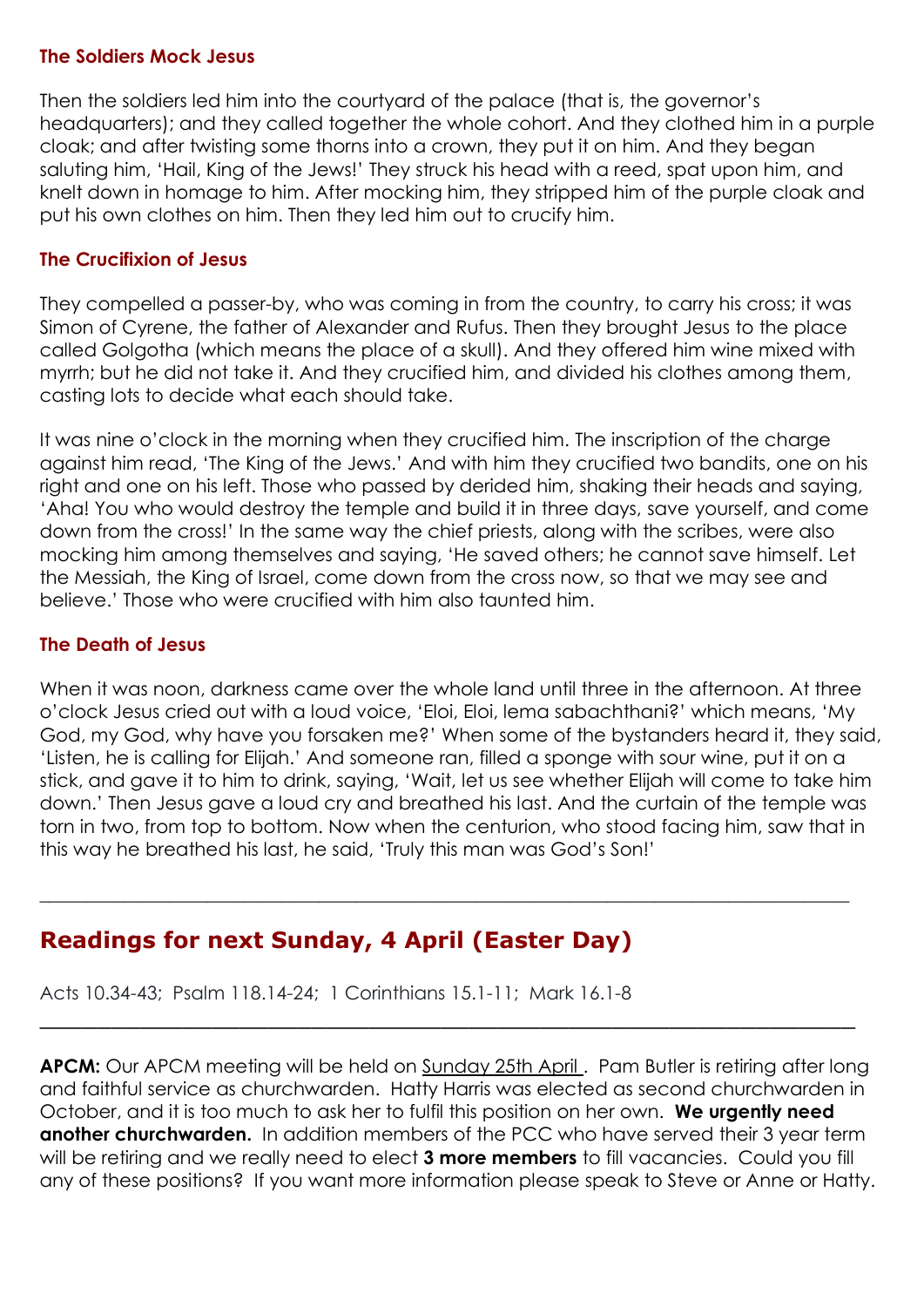**APCM Reports**. We recognise that many groups haven't been able to meet, but if your group or church activity has met over Zoom, even for a few sessions, please consider writing a few lines for our annual report. Please forward as a Word document to Caroline by 11 April at the very latest. Thank you. [stjameschurchcambridge@yahoo.co.uk](mailto:stjameschurchcambridge@yahoo.co.uk)

The **Electoral Roll** is currently being updated in preparation for the APCM. The list of names on the roll can be found on the St James website under the PCC tab. The full details can be found as usual on the church noticeboard. If any of your details have changed, e.g. you have moved house over the last year, please email the church office [stjameschurchcambridge@yahoo.co.uk](mailto:stjameschurchcambridge@yahoo.co.uk) giving the email the subject Electoral Roll. If you have started coming to St James in the last year and would like to be on the roll, please download a form from the website, complete and email a scanned copy to the church office. All completed forms or information about changed details need to be received by 11 April.

**Banner making request**: We want to make a candle for our banner out of pieces of white/cream silk. If you have any small strips of white silk leftover from making items for a sacramental occasion, such as a wedding dress, christening or baptism robes, ecclesiastical garments, and you are willing to let us have a piece 5cm by 20cm, please let me know at [wreathmaking20@gmail.com,](mailto:wreathmaking20@gmail.com) or leave it in the church for me in the box under the banner. Many thanks. Jacqui Worster

**Grass-cutting rota.** Stanley Wilson would like to thank all those who helped with the grass cutting last season. For the coming months, he is asking for new volunteers to join the rota. It is likely to be every 6 weeks (or longer if the numbers increase). The more volunteers we have, the fewer times those on the rota will have to participate. Please get in touch with Stanley by emailing sue@wilsontudorhouse.plus.com – thank you.

**Spiral Prayer Walk or Labyrinth.** G and Tom Davies (through the Queen Edith Community Forum) have expertly laid out a simple spiral in the side garden of the church, using paint which will gradually fade away. It will remain there for Lent, so do drop by as families or individuals to use it as part of your daily exercise! There is no correct way to walk a labyrinth, but there is a sheet on the hedge next to the spiral with some suggestions from Anne which you are free to use or ignore as you please. We're not expecting there to be many users at one time, but be prepared to socially distance if necessary. See page 8 for picture and more information.

**CMS Boxes.** Please hold on to your box until further notice. Thank you.

**1000000 steps challenge for Arthur Rank Hospice** - a message from Eleanor Pippard I have decided to attempt the Arthur Rank's fundraising challenge to walk a million steps in a hundred days. This works out at an average of 10000 a day. To make it more interesting I have calculated that this is about the equivalent of walking from my house to Inverness, using roads rather than going 'as the crow flies' which would involve a lot of swimming. This means that each week I shall be able to see where I have got to in the country. The walk started on 11 January and finishes on 20 April.

Any sponsorship would be gratefully received to help this excellent charity. The link to my giving page is <https://arhc.enthuse.com/pf/eleanor-pippard-d0c4e>

**Food Hub.** The Food Hub will continue operating on a Saturday morning between 10.30 am and 12.30 pm here at St James'.

The food remains a basic food package ideally for those who are either struggling to pay for provisions or who cannot get to the shops or book an online delivery.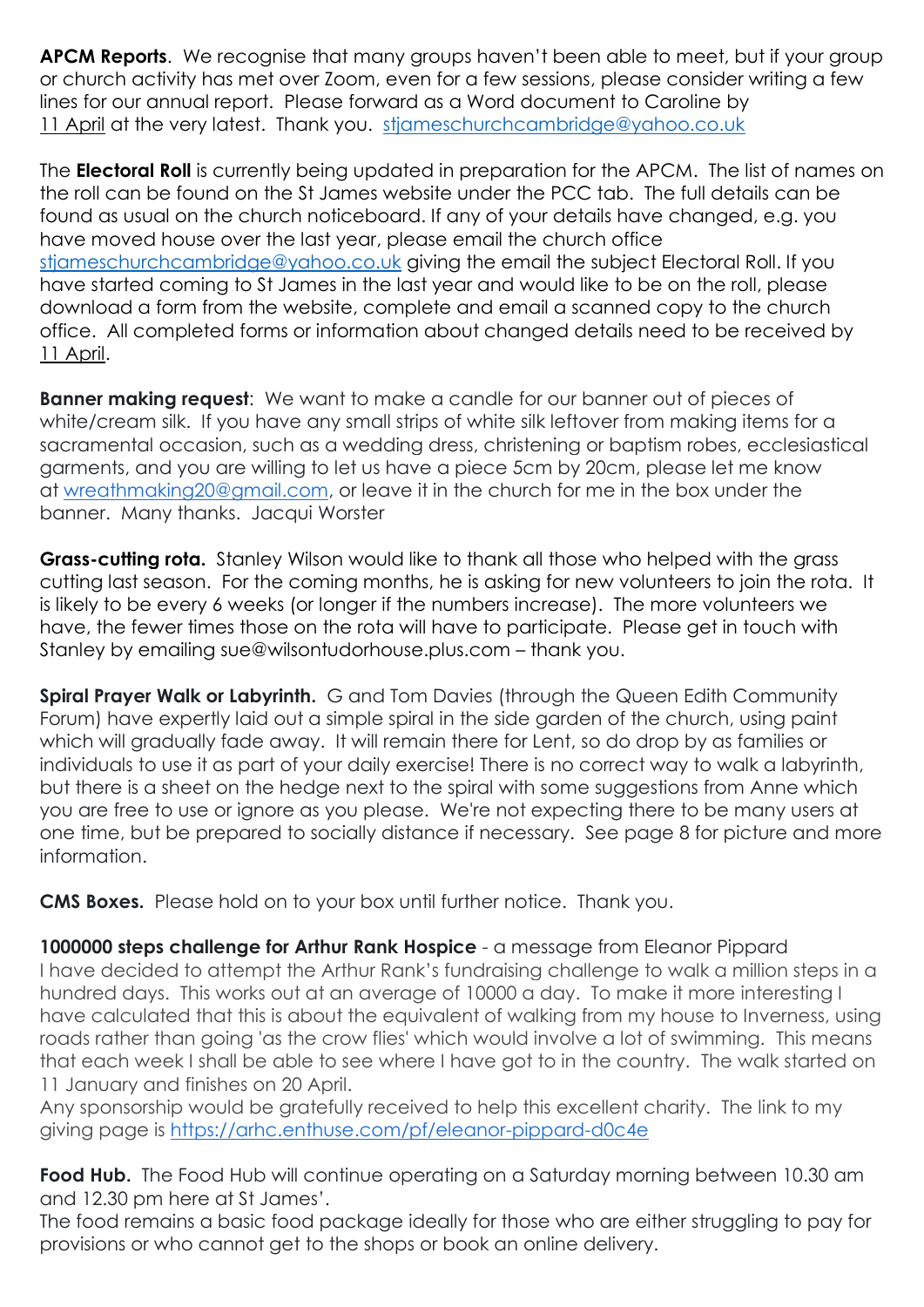During lockdown the Food Hub is unable to receive or collect personal donations from people, but if you would still like to help, look on the Queen Edith Community Forum website to find more details about how to donate financially. Thank you.

**Caroline** is working from home this week and has access to the office answering machine and email - so please do contact her as you would normally. She will be on holiday the week after Easter.

**Phone line.** The Church of England central team have supported the release of the Daily Hope phone line. Daily Hope offers music, prayers and reflections as well as full worship services from the Church of England at the end of a telephone line.

The line – which is available 24 hours a day on **0800 804 8044** – has been set up particularly with those unable to join online church services during the period of restrictions in mind. Find out more here - [https://www.churchofengland.org/more/media-centre/coronavirus-covid-](https://www.churchofengland.org/more/media-centre/coronavirus-covid-19-guidance-parishes/daily-hope-phone-line)[19-guidance-parishes/daily-hope-phone-line](https://www.churchofengland.org/more/media-centre/coronavirus-covid-19-guidance-parishes/daily-hope-phone-line)

#### **Spiral Prayer Walk or Labyrinth**





A Labyrinth is a single, spiralling path that leads to a central area. There you might pause, before continuing on the same path, which takes you out again

There is no right or wrong way to walk a labyrinth. Just set off at a natural pace.

One approach is to focus on your breathing and on matching your steps it.

Another is to silently ask an open question such as those on the poster next to this.

Or you could simply pray. If something is troubling you, using the walk to share that concern with God can really help.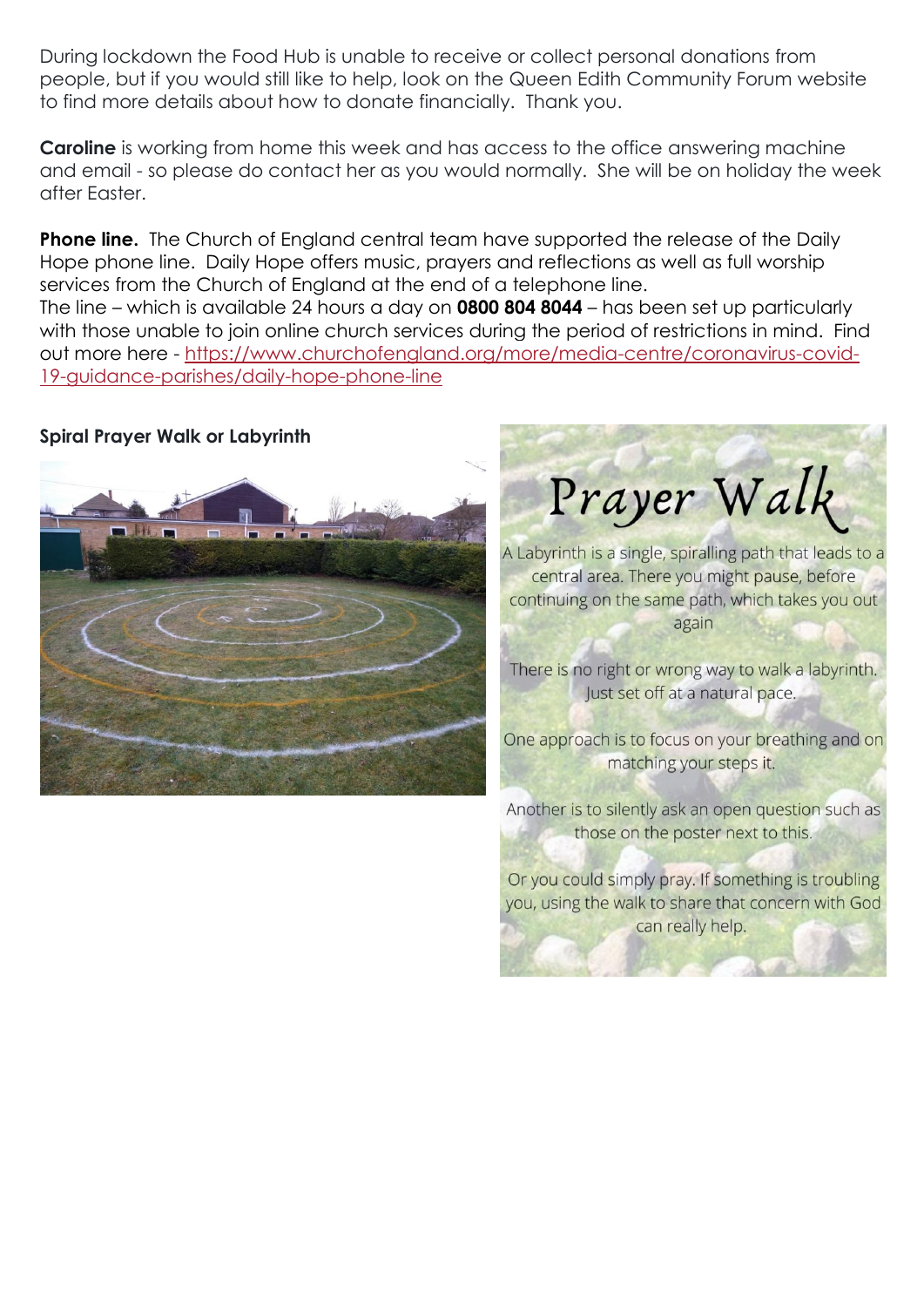# **Prayer for Friends and Congregation of St James'**

| Sunday    | David Sanders                                             |
|-----------|-----------------------------------------------------------|
| Monday    | Michael and Caroline Sanford and family                   |
| Tuesday   | Janet and Robert Scott, Anne and Adam                     |
| Wednesday | Peggy Shortley                                            |
| Thursday  | Mary and Michael Smale and family                         |
| Friday    | Lisa and Matthew Stocker, Emilia, Olivia, Reece and Talia |
| Saturday  | Anne Streather, Mark and Catherine                        |
|           |                                                           |

# **Contacts**

| (Mondays, Wednesdays & Thursdays, 9.15 am -1.15 pm) |
|-----------------------------------------------------|
|                                                     |
|                                                     |
|                                                     |
|                                                     |
|                                                     |
|                                                     |
|                                                     |
|                                                     |
|                                                     |
|                                                     |
|                                                     |

Our parish magazine *Crosspiece* is available on the website.

If you are ordering goods from **Amazon**, please remember to use the Amazon link on the St James' website fundraising page. It doesn't cost you any more but gives St James a percentage of the price you pay.